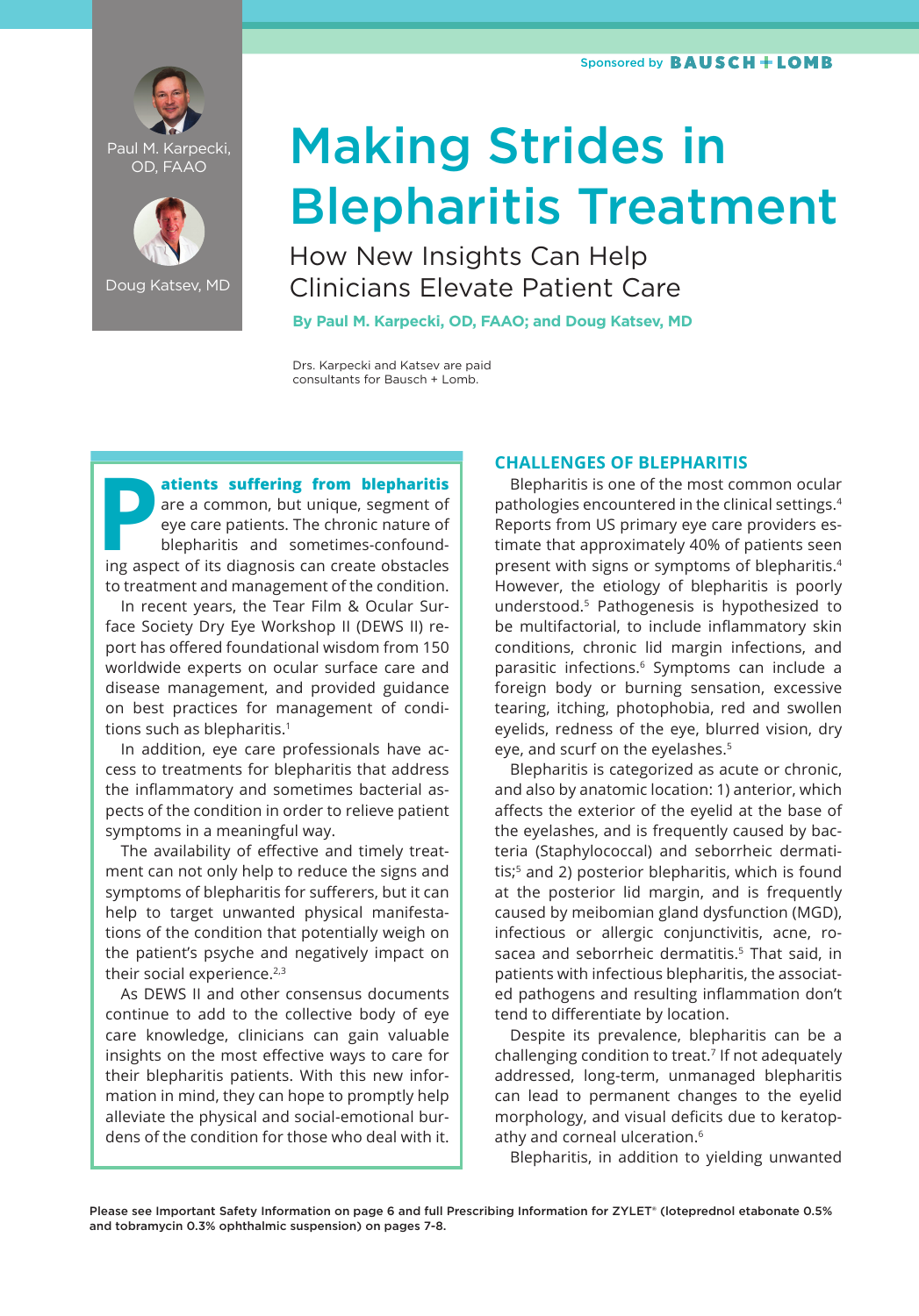### **Caring for the Blepharitis Patient**

Here is a short excerpt from our overall protocol for managing the average blepharitis patient.

### Evaluation & Diagnosis

- Carefully evaluate the slit-lamp exam for MGD and dry eye disease; look for corneal staining
- Check for conjunctival involvement of follicles and papilla

### Classification

• Determine acute vs. chronic nature of condition (anterior vs. posterior determination is less critical)

### Lid Hygiene and Treatment Strategy

- Acute blepharitis: Short burst of combination topical antibiotic-corticosteroids
- Chronic blepharitis: Lid hygiene, hot compresses, and lid scrubs; oral antibiotics; and "episodic use" of combination topical antibiotic-corticosteroids

*— Drs. Karpecki and Katsev*

physical signs and symptoms for sufferers, can also take a negative emotional toll on patients. One study, a retrospective analysis, found that blepharitis patients were at elevated risk of anxiety and depression, particularly during the period shortly after diagnosis.<sup>2</sup> Another determined that persistently uncomfortable eyes, "an unattractive appearance," and uneasy feelings experienced by blepharitis patients might precipitate psychological stress and negative social implications.3

### **BLEPHAROKERATOCONJUNCTIVITIS**

Blepharokeratoconjunctivitis (BKC), similar to blepharitis, is a chronic inflammatory condition of the palpebral margin; however, it also features secondary conjunctival and corneal involvement.<sup>8</sup> Signs and symptoms include tearing, photophobia, red eye, blepharitis (external hordeola or meibomian cysts), recurrent chalazia, phlyctenular conjunctivitis, keratitis, as well as corneal complications such as ulceration, neovascularization, scarring, and perforation.<sup>8</sup>

In our experience, BKC frequently leads to associated ocular surface inflammation, and it can exacerbate symptoms of coexisting ocular surface disease. One study found that patients

with BKC had worse meibomian gland function, poorer morphology, and a higher rate of medical histories related to the meibomian gland than a healthy population.<sup>9</sup>

### **BLEPHARITIS MANAGEMENT & DEWS II**

The chronic nature of blepharitis and the frequent coexistence of ocular surface disease can make blepharitis difficult to manage. Foundationally, patients who are prone to getting blepharitis should maintain good, routine eyelid hygiene in order to prevent flareups. One goal of management for blepharitis is to keep the lids clean and free of biofilm. Moreover, blepharitis patients who have concomitant acne rosacea should have the conditions treated simultaneously.

The importance of good lid hygiene was stressed by the authors of the DEWS II report.<sup>1</sup> The report's authors highlighted the importance of appropriately managing a variety of lid conditions that result in dry eye, particularly blepharitis.<sup>1</sup> Lid hygiene, if used correctly, the authors wrote, could reduce lipid byproducts and lipolytic bacteria associated with these conditions.<sup>1</sup> In addition, the International Workshop on Meibomian Gland Dysfunction put forth that lid hygiene has been widely considered an effective therapy for MGD and blepharitis.10

### **UPDATES IN LID HYGIENE PRACTICES**

Applying warm compresses to the lids is often accepted as an essential first step for maintaining good lid hygiene. Traditionally, another hygiene strategy that had been employed for blepharitis patients for many years had been light scrubbing of the eyelids with a cotton swab coated with a mixture of water and baby shampoo. However, we have found that, over time, commercial shampoos can remove natural oils and key mucoproteins from our patients' meibomian glands.

Furthermore, the DEWS II report noted that outdated lid hygiene practices such as using diluted baby shampoo should be updated by eye care professionals. They specifically revealed that diluted baby shampoo has been associated with reduced ocular surface MUC5AC levels and might have an adverse effect on goblet cell function.<sup>11</sup>

As a result, the authors strongly advised that clinicians utilize newer, more efficacious hygiene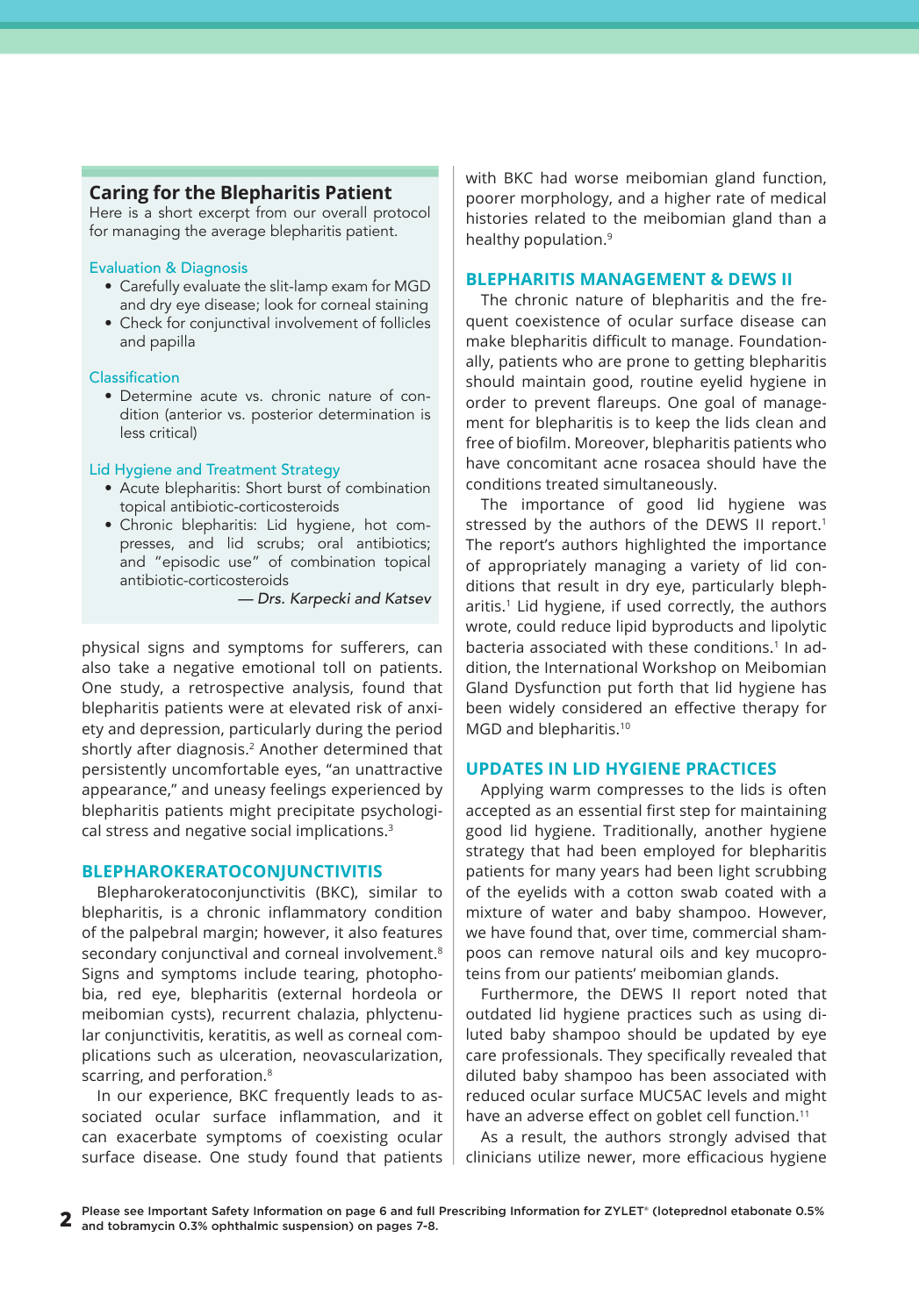strategies available on the market today that utilize a diversity of delivery mechanisms to improve patient outcomes when it comes to lid hygiene.<sup>1</sup> They noted that many new products are available to improve lid health, including scrubs, foams, solutions, and wipes; however, more specific information was beyond the scope of the report.<sup>1</sup>

### **PATIENT ADHERENCE CHALLENGES**

Research has found that patients who follow clinician-recommended lid hygiene practices can see symptom improvement. In a cross-sectional study, 207 subjects with dry eye symptoms and margin signs were instructed to perform warm compresses and eyelid scrubs, and then complete a follow-up phone survey assessing adherence and subjective therapeutic response six weeks later.<sup>12</sup> Patients who performed the routine noted an improvement in symptoms.12

However, one challenge for clinicians has been a lack of patient adherence with lid hygiene recommendations. The DEWS II authors noted that adherence to provider recommendations has been "notoriously poor."1 In the aforementioned cross-sectional study, only 55% of patients were compliant after six weeks of use.<sup>12</sup> So, while eye care professionals may do their due diligence in instructing patients to maintain best practices with lid hygiene, it's uncertain whether patients will follow through with clinician instructions.

### **COMORBIDITY ISSUES**

Even with adherence to regular lid hygiene practices, blepharitis may develop in predisposed patients. In these patients, the clinician must

# **Diagnosing BKC vs. Allergic Conjunctivitis or Dry Eye**

It's important to reduce the risk of ocular complications in conditions such as BKC and rule out other ocular issues by confirming diagnosis as soon as possible. If dry eye is suspected, a positive result to a screening questionnaire such as the 5-item Dry Eye Questionnaire (DEQ-5) or the Ocular Surface Disease Index (OSDI) should trigger further evaluation.15 Included are our recommended steps to follow to try to confirm BKC diagnosis:

### **Medical History Review**

### **Triaging questions16**

- •Symptoms and signs
- •Time of day when symptoms are worse
- •Duration of symptoms
- •Unilateral or bilateral presentation

### **Dry eye questionnaire15**

- •OSDI
- •Standard patient evaluation of eye dryness (SPEED)

### **Risk factor analysis16**

- •Exacerbating conditions
- •Systemic/autoimmune disease(s) that can contribute or cause BKC
- •Recent exposure to an infected individual

### **Clinical examination16**

- •Eye chart or visual acuity test
- •Skin and eyelids changes
- •Slit lamp exam with fluorescein:
	- •Tear break-up time (<10 sec)
	- •Anterior and posterior eyelid margin
	- •Eyelashes
	- •Eyelids
	- •Tarsal and bulbar conjunctiva
	- •Cornea
	- •Intraocular pressure (IOP)

### **Diagnostic tests16**

There are no specific clinical diagnostic tests for blepharitis.

- •Cultures of the eyelid margins for:
	- •Recurrent anterior blepharitis with severe inflammtion
	- •Patients who are not responding to therapy

However, normal lids will often culture positive for normal bacterial flora, so this strategy may not always be optimal.

15. Wolffsohn JS, Arita R, Chalmers R, et al. TFOS DEWS II Diagnostic Methodology Report. Ocul Surf. 2017 Jul;15(3):539-574.

16. Amescua G, Akpek EK, Farid M, et al. Blepharitis Preferred Practice Pattern®. Ophthalmology. 2019 Jan;126(1):P56-P93.

*— Drs. Karpecki and Katsev*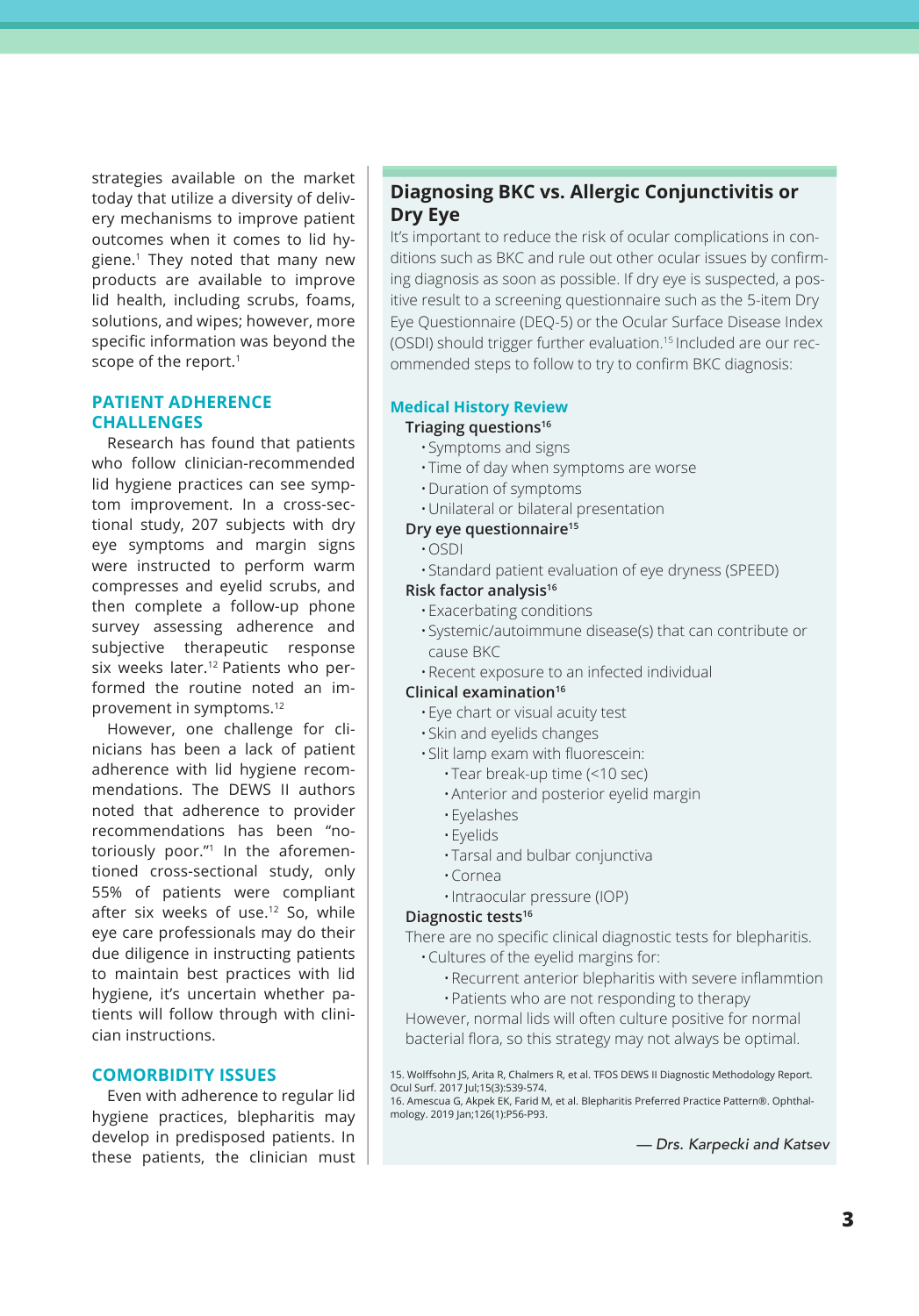first take steps to make the correct diagnosis. Yet, diagnosing blepharitis can be less than straightforward at times.

For example, patient complaints of ocular itching may initially lead the eye care professional to suspect that ocular allergies are involved. Histamine, which is released as a result of ongoing exposure to an allergen, activates G protein-coupled histamine receptors on sensory neurons, signaling the brain to perceive an "itch" sensation,<sup>13</sup> commonly associated with ocular allergies. Yet, itching can also be induced in a histamine-independent manner by certain endogenous peptide fragments.14 And blepharitis, *Demodex* mites, as well as a host of other conditions also share the symptom of itching, more specifically on the eyelids.

Diagnosing BKC can also be difficult due to the overlap of symptoms with allergic conjunctivitis and dry eye. However, key differences can help indicate which condition a patient is presenting with. For example, BKC symptoms tend to present in the eyelid either unilaterally or bilaterally, while symptoms in patients with allergic conjunctivitis are typically seen bilaterally and can also affect the ocular surface.<sup>16,17</sup> Dry eye, on the other hand, affects the ocular surface more than the eyelids.<sup>18</sup>

Certain guidelines can help the clinician distinguish between BKC and these other ocular conditions (*see "Diagnosing BKC vs. Allergic Conjunctivitis or Dry Eye" on page 3.)*

### **TREATMENT STRATEGIES**

Beyond basic lid hygiene and after a diagnosis is made, choosing the right therapy to alleviate symptoms and signs for the blepharitis patient is key to positive outcomes. The treatment landscape today offers eye care professionals various tools to help manage or improve their blepharitis patients' signs and symptoms. As research continues to expand the collective body of knowledge on best practices for managing conditions such as blepharitis, eye care's understanding of how best to apply these potential therapies also evolves.

Importantly, the patient must understand that a cure for blepharitis is often not possible.<sup>16</sup> Treatments that may be helpful include: warm compresses; eyelid cleansing, including eyelid massage in cases of MGD to express the meibomian glands; antibiotics (topical and/or systemic); and topical anti-inflammatory agents (e.g., corticosteroids, cyclosporine).<sup>16</sup> These therapies are often used in combination.<sup>16</sup> Here is a more detailed list of some available treatments:

### **Over-The-Counter**

**• Artificial Tears.** Tear film instability often accompanies blepharitis, so artificial tears may improve patient symptoms when used in conjunction with eyelid cleansing and medications.16

**Prescription Drugs.** Treatments for some cases of blepharitis requiring a prescription include the following:

**• Anti-infectives** available as antibiotic eyedrops, creams, and ointments, or oral antibiotics when indicated.

**• Anti-inflammatory agents** such as steroid eyedrops, creams, or ointments.

**• Medications** that affect the immune system such as calcineurin inhibitors, which are designed to offer relief of some signs and symptoms of blepharitis.

**• Treatments for underlying conditions,** which are intended to control the issues leading to blepharitis.

*•* **Combination anti-infectives and anti-inflammatory agents** for patients in whom both therapies are indicated.

**In-Office Procedures.** In addition, a number of in-office procedures can be conducted to help address blepharitis. They include the following:

**• Exfoliation of the lid margin,** designed to remove any mites and bacteria, and associated biofilm from the eyelids through debridement; as well as open any clogged meibomian glands

**• Thermal pulsation treatment,** designed to melt and evacuate meibum, and any material that is obstructing the meibomian glands.

**• Intense pulse light therapy,** designed to treat telangiectatic meibomian glands by bringing inflammatory mediators to the ocular surface.

With in-office procedures, it is still important to make sure to address the microbial growth as well as the inflammatory aspects of blepharitis.

### **SELECTION OF THERAPIES FOR THE BLEPHARITIS PATIENTS**

It is up to the clinician to select the appropriate therapy for their blepharitis patient in a medical landscape offering multiple options. One prescrip-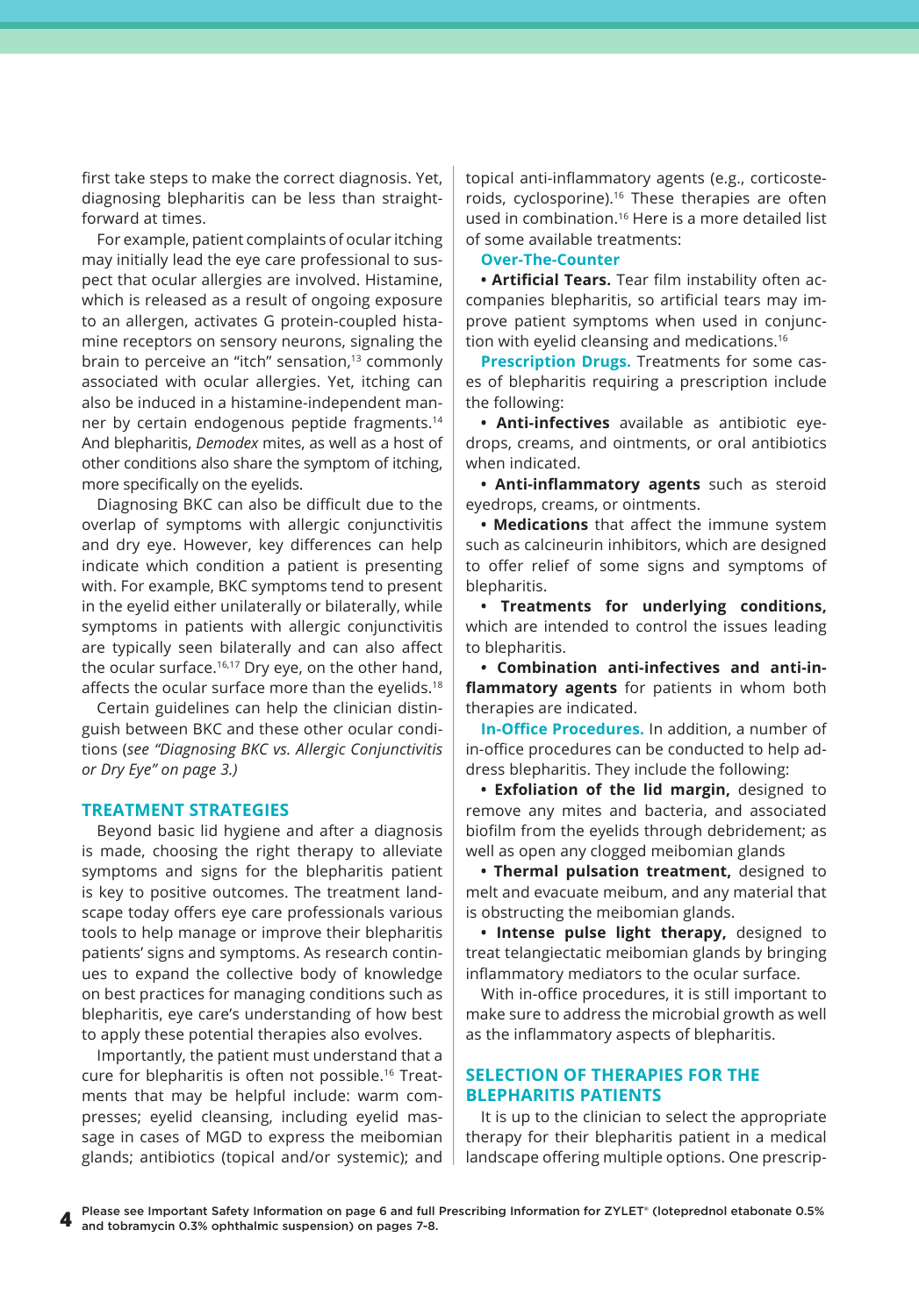

### **Subject in each study group with IOP changes >10 mmHg over baseline**

In a randomized, double-masked, parallel-group study with healthy volunteers designed to evaluate the safety and tolerability of ZYLET and TobraDex, treatment was administered four times a day in both eyes, for 28 days.<sup>19</sup> The primary endpoint was an increase in IOP ≥10 mmHg over baseline. IOP elevations at or above 10 mmHg were seen in 2% of ZYLET-treated participants and 7.5% of TobraDex-treated participants. **If ZYLET is used for 10 days or longer, IOP should be monitored.<sup>20</sup>**

19. Holland EJ, Bartlett JD, Paterno MR, et al. Effects of loteprednol/ tobramycin versus dexamethasone/tobramycin on intraocular pressure in healthy volunteers. Cornea. 2008;27:50-5. 20. ZYLET. Prescribing Information. Available at: https://www. accessdata.fda.gov/drugsatfda\_docs/label/2013/050804s018lbl.pdf (last accessed Aug. 28, 2019).

tion therapy intended to help patients with blepharitis is a topical anti-infective and steroid combination for steroid responsive inflammatory ocular conditions for which a corticosteroid is indicated and where superficial bacterial ocular infection or a risk of bacterial ocular infection exists. The agent, ZYLET® (loteprednol etabonate 0.5% and tobramycin 0.3% ophthalmic suspension), is formulated with the known moisturizing ingredients povidone and glycerin. Initially approved for use in the US in 2004,20 ZYLET and its attributes have been studied in clinical trials.

Data from one randomized, double-masked, parallel-group study with healthy volunteers evaluated the safety and tolerability of ZYLET and TobraDex.19 A total of 306 healthy volunteers received either loteprednol etabonate/tobramycin (n=156) or dexamethasone/tobramycin (n=150) at four-hour intervals, four times a day in both eyes for 28 days. Researchers found that ZYLET was significantly less likely to produce elevations in IOP than TobraDex was in healthy subjects treated for 28 days.<sup>19</sup> Both drugs showed similar efficacy and were well-tolerated, with low risks for systemic and ocular adverse events other than elevation in IOP for dexamethasone/tobramycin.19

In a multicenter, randomized, investigator-masked, parallel-group study, investigators compared the safety and efficacy of ZYLET and TobraDex in the treatment of ocular inflammation associated with BKC.<sup>21</sup> Subjects with clinically diagnosed blepharokeratoconjunctivitis in at least one eye were randomized to ZYLET (n=138) or TobraDex (n=138) administered four times per day, for 14 days. The primary efficacy endpoint was the change from baseline to Day 15 ( $\pm$ 1 day) in the signs and symptoms composite score using a non-inferiority metric to compare ZYLET to TobraDex. Safety endpoints included visual acuity (VA), biomicroscopy, IOP assessments, and adverse events. At Day 15, the mean (SD) change from baseline in the signs and symptoms composite score was -15.2 (7.3) for ZYLET-treated subjects and -15.6 (7.7) for TobraDex-treated subjects.21 Subjects treated with TobraDex experienced a significant increase in IOP vs. those treated with ZYLET at Day 7, Day 15, and overall.<sup>21</sup>

In some patients, we have found an "episodic treatment" strategy with ZYLET to be particularly effective, although we caution patients about the possibility of IOP spikes with prolonged use of corticosteroids and without proper monitoring after 10 days. That withstanding, we choose to employ a drug such as ZYLET, with established efficacy, two moisturizing ingredients that may be soothing, and with less of a proclivity to elevate IOP.

*Dr. Karpecki is a practicing optometrist at the Kentucky Eye Institute in Lexington, Ky., and Dr. Katsev is a cornea, cararact and refractive surgeon at the Sansum Clinic in Santa Barbara, Calif.*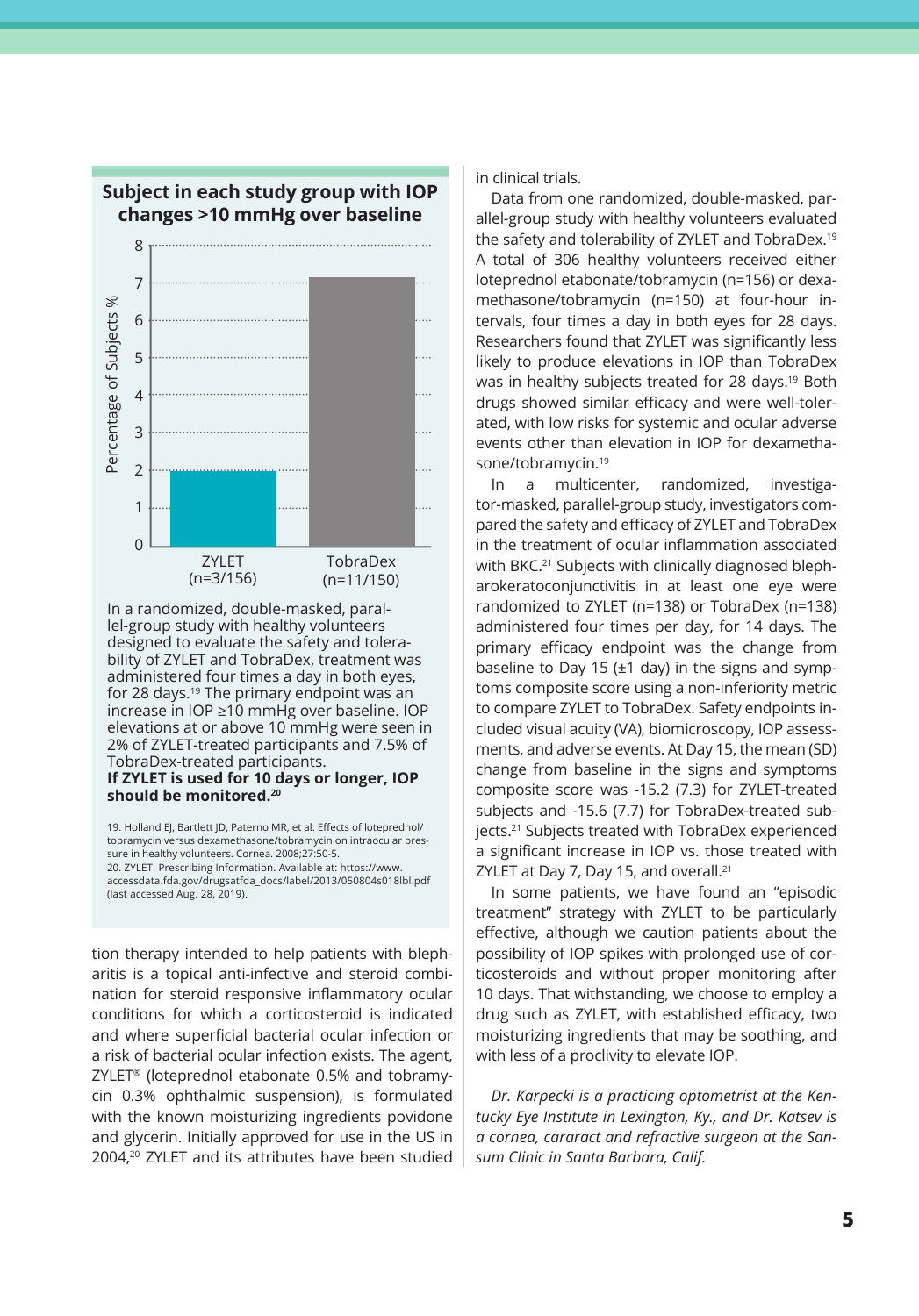#### **INDICATIONS AND USAGE**

ZYLET® (loteprednol etabonate 0.5% and tobramycin 0.3% ophthalmic suspension) is a topical anti infective and corticosteroid combination for steroid-responsive inflammatory ocular conditions for which a corticosteroid is indicated and where superficial bacterial ocular infection or a risk of bacterial ocular infection exists.

Ocular steroids are indicated in inflammatory conditions of the palpebral and bulbar conjunctiva, cornea and anterior segment of the globe such as allergic conjuncti-vitis, acne rosacea, superficial punctate keratitis, herpes zoster keratitis, iritis, cyclitis, and where the inherent risk of steroid use in certain infective conjunctivitides is accepted to obtain a diminution in edema and inflammation. They are also indicated in chronic anterior uveitis and corneal injury from chemical, radiation or thermal burns, or penetration of foreign bodies.

The use of a combination drug with an anti-infective component is indicated where the risk of superficial ocular infection is high or where there is an expectation that potentially dangerous numbers of bacteria will be present in the eye.

The particular anti-infective drug in this product (tobramycin) is active against the following common bacterial eye pathogens: Staphylococci, including *S. aureus* and *S. epidermidis* (coagulase-positive and coagulase-negative), including penicillin-resistant strains. Streptococci, including some of the Group A-beta-hemolytic species, some nonhemolytic species, and some *Streptococcus pneumoniae*, *Pseudomonas aeruginosa*, *Escherichia coli*, *Klebsiella pneumoniae*, *Enterobacter aerogenes*, *Proteus mirabilis*, *Morganella morganii*, most *Proteus vulgaris* strains, *Haemophilus influenzae*, and *H. aegyptius*, *Moraxella lacunata*, *Acinetobacter calcoaceticus* and some *Neisseria* species.

#### **IMPORTANT SAFETY INFORMATION**

- ZYLET is contraindicated in most viral diseases of the cornea and conjunctiva, including epithelial herpes simplex keratitis (dendritic keratitis), vaccinia, and varicella, and also in mycobacterial infections of the eye and fungal diseases of ocular structures.
- Prolonged use of corticosteroids may result in glaucoma with damage to the optic nerve, and defects in visual acuity and fields of vision. Steroids should be used with caution in the presence of glaucoma. If this product is used for 10 days or longer, intraocular pressure should be monitored.
- Use of corticosteroids may result in posterior subcapsular cataract formation.
- The use of steroids after cataract surgery may delay healing and increase the incidence of bleb formation. In those diseases causing thinning of the cornea or sclera, perforations have been known to occur with the use of topical steroids. The initial prescription and renewal of the medication order should be made by a physician only after examination of the patient with the aid of magnification such as a slit lamp biomicroscopy and, where appropriate, fluorescein staining.
- Prolonged use of corticosteroids may suppress the host response and thus increase the hazard of secondary ocular infections. In acute purulent conditions, steroids may mask infection or enhance existing infections. If signs and symptoms fail to improve after 2 days, the patient should be re-evaluated.
- Employment of corticosteroid medication in the treatment of patients with a history of herpes simplex requires great caution. Use of ocular steroids may prolong the course and exacerbate the severity of many viral infections of the eye (including herpes simplex).
- Fungal infections of the cornea are particularly prone to develop coincidentally with long-term, local steroid application. Fungus invasion must be considered in any persistent corneal ulceration where a steroid has been used or is in use.
- Most common adverse reactions reported in patients were injection and superficial punctate keratitis, increased intraocular pressure, and burning and stinging upon instillation.

Please see full Prescribing Information for ZYLET (loteprednol etabonate 0.5% and tobramycin 0.3% ophthalmic suspension) on pages 7 & 8.

#### **REFERENCES**

1. Jones L, Downie LE, Korb D, et al. TFOS DEWS II Management and Therapy Report. Ocul Surf. 2017 Jul;15(3):575-628.

2. Chiang CC, Lin CL, Tsai YY, et al. Patients with blepharitis are at elevated risk of anxiety and depression. PLoS One. 2013 Dec 30;8(12):e83335.

3. McDonald MB. The patient's experience of blepharitis. Ocul Surf. 2009 Apr; 7(2 Suppl):S17-8.

4. Lemp MA, Nichols KK. Blepharitis in the United States 2009: a survey-based perspective on prevalence and treatment. Ocul Surf. 2009;7(Suppl 2):1–14.

5. Lindsley K, Matsumura S, Hatef E, et al. Interventions for chronic blepharitis. Cochrane Database Syst Rev. 2012 May 16;(5):CD005556. 6. Putnam CM. Diagnosis and management of blepharitis: an optometrist's per-spective. Clin Optom (Auckl). 2016 Aug 8;8:71-8.

7. Duncan K, Jeng BH. Medical management of blepharitis. Curr Opin Ophthal-mol. 2015 Jul;26(4):289-94.

8. Rodríguez-García A, González-Godínez S, López-Rubio S. Blepharokeratocon-junctivitis in childhood: corneal involvement and visual outcome. Eye (Lond). 2016 Mar;30(3):438-46.

9. Yin Y, Gong L. The evaluation of meibomian gland function, morphology and related medical history in Asian adult blepharokeratoconjunctivitis patients. Acta Ophthalmol. 2017 Sep;95(6):634-8. (last accessed Aug. 28, 2019).

10. Geerling G, Tauber J, Baudouin C, et al. The international workshop on meibomian gland dysfunction: report of the subcommittee on management and treatment of meibomian gland dysfunction. Invest Ophthalmol Vis Sci 2011;52(4):2050-64.

11. Sung J, Wang MTM, Lee SH, et al. Randomized double-masked trial of eyelid cleansing treatments for blepharitis. Ocul Surf.

**6** Please see Important Safety Information on page 6 and full Prescribing Information for ZYLET® on pages 7-8.

2018;16(1):77-83.

12. Alghamdi YA, Camp A, Feuer W, et al. Compliance and subjective patient responses to eyelid hygiene. Eye Contact Lens. 2017;43(4):213-17.

13. Xiao B, Patapoutian A. Scratching the surface: a role of pain-sensing TRPA1 in itch. Nat Neurosci. 2011 May;14(5):540-2.

14. Sikand P, Dong X, Lamotte RH. BAM8-22 peptide produces itch and nocicep-tive sensations in humans independent of histamine release. J Neurosci. 2011 May 18;31(20):7563-7.

15. Wolffsohn JS, Arita R, Chalmers R, et al. TFOS DEWS II Diagnostic Methodology report. Ocul Surf. 2017 Jul;15(3):539-74.

16. Amescua G, Akpek EK, Farid M, et al. Blepharitis Preferred Practice Pat-tern®Ophthalmology. 2019 Jan;126(1):P56-93.

17. Ackerman S, Smith LM, Gomes PJ. Ocular itch associated with allergic conjunctivitis: latest evidence and clinical management. Ther Adv Chronic Dis. 2016;7:52-67.

18. Abelson MB, Lilyestrom L. Is it dry eye or allergy? Review of Optometry. 2007; Aug. 15. Available at: https://www.reviewofoptometry. com/article/is-it-dry-eye-or-allergy (last accessed Aug. 28, 2019). 19. Holland EJ, Bartlett JD, Paterno MR, et al. Effects of loteprednol/ tobramycin versus dexamethasone/tobramycin on intraocular pres-

sure in healthy volunteers. Cornea. 2008;27:50-5. 20. ZYLET. Prescribing Information. Available at: https://www.accessdata.fda.gov/drugsatfda\_docs/label/2013/050804s018lbl.pdf (last accessed Aug. 28, 2019).

21. White EM, Macy JI, Bateman KM, et al. Comparison of the safety and effica-cy of loteprednol 0.5%/tobramycin 0.3% with dexamethasone 0.1%/tobramycin 0.3% in the treatment of blepharokeratoconjunctivitis. Curr Med Res Opin. 2008 Jan;24(1):287-96.

ZYLET is a trademark of Bausch & Lomb Incorporated or its affiliates. ©2020 Bausch & Lomb Incorporated or its affiliates. Created in the USA. All rights Reserved. 1/20. ZYL.0055.USA.19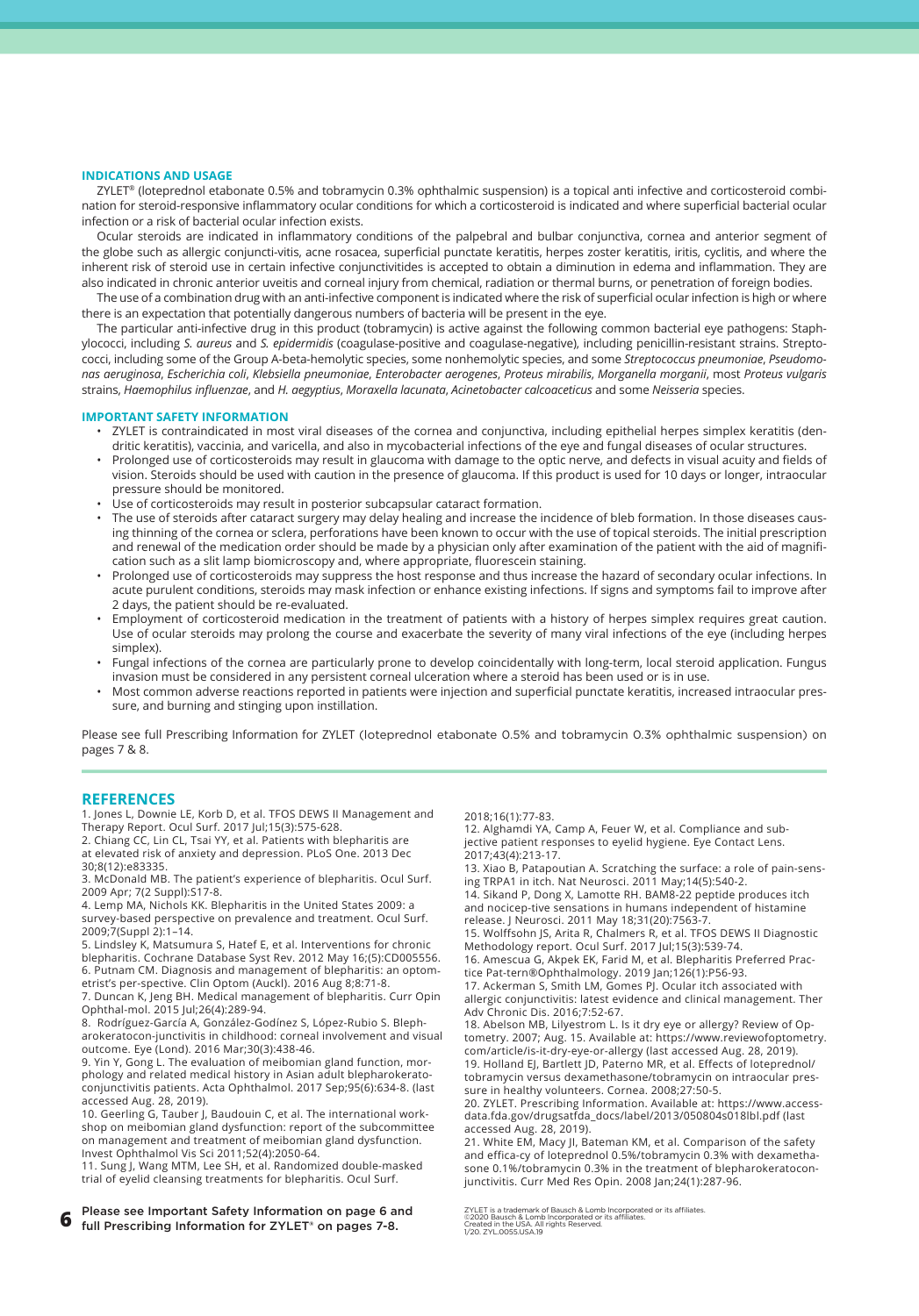# **Zylet**

loteprednol etabonate 0.5% and tobramycin 0.3% ophthalmic suspension

#### **HIGHLIGHTS OF PRESCRIBING INFORMATION HIGHLIGHTS OF PRESCRIBING INFORMATION**

**These highlights do not include all the information needed to use ZYLET® (loteprednol etabonate and tobramycin ophthalmic suspension) These highlights do not include all the information needed to use ZYLET® (loteprednol etabonate and tobramycin ophthalmic**  cataract formation. (5.2) safely and effectively. See full prescribing information for ZYLET (loteprednol etabonate and tobramycin ophthalmic suspension, 0.5%/0.3%). **suspension, 0.5%/0.3%).** 

#### **Zylet (loteprednol etabonate and tobramycin ophthalmic suspension) 0.5%/0.3%** exists. **Initial U.S. Approval: 2004 suspension) 0.5%/0.3%**

## **INDICATIONS AND USAGE**

**INDICATIONS AND USAGE**<br>Zylet is a topical anti-infective and steroid combination for steroid-responsive inflammato-Zylet is a topical anti-infective and steroid combination for steroid-responsive inflammato-<br>ry ocular conditions for which a corticosteroid is indicated and where superficial bacterial ocular infection or a risk of bacterial ocular infection exists. (1)

#### **DOSAGE AND ADMINISTRATION**

Apply one or two drops of Zylet into the conjunctival sac of the affected eye every four to six hours. (2.1) six hours. (2.1)<br>**DOSAGE FORMS AND STRENGTHS** 

Zylet contains 5 mg/mL loteprednol etabonate and 3 mg/mL tobramycin. (3)

#### $\sum_{i=1}^n$

Zylet, as with other steroid anti-infective ophthalmic combination drugs, is contraindicated in most viral diseases of the cornea and conjunctiva including epithelial herpes simplex keratitis (dendritic keratitis), vaccinia, and varicella, and also in mycobacterial infection of the eye and fungal diseases of ocular structures. (4.1)

#### WARNINGS AND PRECAUTIONS

- Intraocular pressure (IOP)-Prolonged use of corticosteroids may result in glaucoma with damage to the optic nerve, defects in visual acuity and fields of vision. If this product is used for 10 days or longer, IOP should be monitored. (5.1)
- · Cataracts-Use of corticosteroids may result in posterior subcapsular cataract forma-<br>tion (5.2) tion. (5.2)
- edditives.<br>• Delayed healing–The use of steroids after cataract surgery may delay healing and increase the incidence of bleb formation. In those diseases causing thinning of the cornea or sclera, perforations have been known to occur with the use of topical steroids. The initial prescription and renewal of the medication order should be made by a physician only after examination of the patient with the aid of a magnification such as slit lamp biomicroscopy and, where appropriate, fluorescein staining. (5.3)
- **8** Bacterial infections-Prolonged use of corticosteroids may suppress the host response and b and thus increase the hazard of secondary ocular infection. In acute purulent conditions, steroids may mask infection or enhance existing infection. If signs and symptoms fail to improve after 2 days, the patient should be re-evaluated. (5.4)
- Viral infections-Employment of a corticosteroid medication in the treatment of patients with a history of herpes simplex requires great caution. Use of ocular steroids **44 a**<br>1**7** Prolong the course and may exacerbate the severity of many viral infections of may prolong the course and may exacerbate the severity of many viral infections of the eye (including herpes simplex). (5.5) 12.1 Mechanism of Action
- $\cdot$  Fungal infections-Fungal infections of the cornea are particularly prone to develop coincidentally with long-term local steroid application. Fungus invasion must be 5.3 Delayed Healing **13 NONCLINICAL TOXICOLOGY** considered in any persistent corneal ulceration where a steroid has been used or is in use.  $(5.6)$

#### **ADVERSE REACTIONS** 5.6 Fungal Infections

Most common adverse reactions reported in patients were injection and superficial punctate keratitis, increased intraocular pressure, burning and stinging upon instillation. (6)<br>**To report SUSPECTED ADVERSE REACTIONS, contact Bausch + Lomb, a division of Valeant Pharmaceuticals North America LLC, at** 

1-800-321-4576 or FDA at 1-800-FDA-1088 or www.fda.gov/medwatch.

### **See 17 for PATIENT COUNSELING INFORMATION. Combination for steries and conditions of conditions for steries for the steroids may result and responsive inflammatory of the step of conditions for which and responsive infl**

### **FULL PRESCRIBING INFORMATION: CONTENTS\***  corticosteroid is indicated and where superficial bacterial ocular infection or a risk of bacterial ocular infection exists. **1. INDICATIONS AND USAGE**

#### **2. DOSAGE AND ADMINISTRATION**

- 2.1 Recommended Dosing and corneal interior uversuch and corneal interior uversuch and corneal interior or the initial prescription or the initial prescription of foreign bodies.
- 2.2 Prescription Guideline

#### **3. DOSAGE FORMS AND STRENGTHS**

### **4. CONTRAINDICATIONS**

- 4.1 Nonbacterial Etiology **5. WARNINGS AND PRECAUTIONS**
- 5.1 Intraocular Pressure (IOP) Increase
- 5.2 Cataracts
- **5.3 Delayed Healing** 
	- 5.4 Bacterial Infections **2.1 Recommended Dosing**
	- 5.5 Viral Infections
	- 5.6 Fungal Infections
- 5.5 Fangar micedon.<br>5.7 Aminoglycoside Hypersensitivity **6. ADVERSE REACTIONS**

#### **8. USE IN SPECIFIC POPULATIONS**

- sse ne si een ren ol<br>8.1 Pregnancy
- 8.3 Nursing Mothers
	- 8.4 Pediatric Use
- **4.11 Contrains Contrains 1.4**<br>**44. DESCRIPTION**

# 8.5 Geriatric Use **11. DESCRIPTION**

**12. CLINICAL PHARMACOLOGY**

### 12.1 meetings of *reason*<br>12.3 Pharmacokinetics

### **13. NONCLINICAL TOXICOLOGY**

13.1 Carcinogenesis, Mutagenesis, Impairment of Fertility **5.1 Intraocular Pressure (IOP) Increase**

### **17. PATIENT COUNSELING INFORMATION**

**If the sections or subsections omitted from the full prescribing information are not listed.**<br>\*Sections or subsections omitted from the full prescribing information are not listed.

#### **FULL PRESCRIBING INFORMATION**

#### spension) **1. INDICATIONS AND USAGE** teprednol **Example 3** Zylet® is a topical anti-infective and corticosteroid combination for steroid-responsive inflammatory ocular conditions for which a corticosteroid is indicated and

where superficial bacterial ocular infection or a risk of bacterial ocular infection exists. oular steroids are indicated in inflammatory conditions of the palpebral and Ocular steroids are indicated in inflammatory conditions of the palpebral and

ocalar secroles are indicated in inharmificaty conditions of the palpesitations<br>bulbar conjunctiva, cornea and anterior segment of the globe such as allergic conpunda conjunctiva, corriea anu antenor segment or the giobe such as allergic corr<br>junctivitis, acne rosacea, superficial punctate keratitis, herpes zoster keratitis, iritis, cyclitis, and where the inherent risk of steroid use in certain infective conjunctiviti-des is accepted to obtain a diminution in edema and inflammation. They are also indicated in chronic anterior uveitis and corneal injury from chemical, radiation or indicated in chronic anterior uveitis and corneal injury from chemical, radiation or thermal burns, or penetration of foreign bodies. • Bacterial infections–Prolonged use of corticosteroids may suppress the host response and thus increase the hazard of secondary ocular

e every four to **the case of a combination drug with an anti-infective component is indicated where** the risk of superficial ocular infection is high or where there is an expectation that potentially dangerous numbers of bacteria will be present in the eye. ) The particular anti-infective drug in this product (tobramycin) is active against the following common bacterial eye pathogens:

contraindicated **Example Staphylococci, including S. aureus and S. epidermidis (coagulase-positive and infection** es simplex **coagulase-negative**), including penicillin-resistant strains. Streptococci, including infection of some of the Group A-beta-hemolytic species, some nonhemolytic species, and some Streptococcus pneumoniae, Pseudomonas aeruginosa, Escherichia coli, Klebsiella pneumoniae, Enterobacter aerogenes, Proteus mirabilis, Morganella morganii, most<br>Proteus vulgaris strains, Haemophilus influenzae, and H. aegyptius, Moraxella lacunata, ion. If this **and actinetial** *Acinetobacter calcoaceticus* and some *Neisseria* species. pneumoniae, Enterobacter aerogenes, Prote<br>Proteus vulgaris strains. Haemophilus influe

### **2. DOSAGE AND ADMINISTRATION**

#### **The report SUSPECTED SUSPECTED ADVERSE REACTIONS**

Apply one or two drops of Zylet into the conjunctival sac of the affected eye every four to six hours. During the initial 24 to 48 hours, the dosing may be increased, to From the two hours. But the time are the to the today, the dost t<sub>o</sub> the distribution of the counts of the counts of the counts of the counts of the counts of the counts of the counts of the counts of the counts of the cou by improvement in clinical signs. Care should be taken not to discontinue therapy ematurely a division of Valeant Pharmaceuticals Apply one or two drops of Zylet into the contract Pharmaceutical America Legislation of the contract Pharmaceutical America Legislation of the contract Pharmaceutical American Contract

#### **2.2 Prescription Guideline**

Not more than 20 mL should be prescribed initially and the prescription should not be refilled without further evaluation [*see Warnings and Precautions (5.3)*].

**3. DOSAGE FORMS AND STRENGTHS** Zylet (loteprednol etabonate and tobramycin ophthalmic suspension) 0.5%/0.3%

contains 5 mg/mL loteprednol etabonate and 3 mg/mL tobramycin. **4. CONTRAINDICATIONS**

#### **4.1 Nonbacterial Etiology**

Zylet, as with other steroid anti-infective ophthalmic combination drugs, is contra-indicated in most viral diseases of the cornea and conjunctiva including epithelial herpes simplex keratitis (dendritic keratitis), vaccinia, and varicella, and also in mycobacterial infection of the eye and fungal diseases of ocular structures.

#### **13ed or is 5. WARNINGS AND PRECAUTIONS 5.1 Intraocular Pressure (IOP) Increase**

Prolonged use of corticosteroids may result in glaucoma with damage to the optic superficial punc-<br>
subsection of the facts in visual acuity and fields of vision. Steroids should be used with caution in the presence of glaucoma.

If this product is used for 10 days or longer, intraocular pressure should be monitored.

#### **5.2 Cataracts**

**Revised: 08/2016**

Use of corticosteroids may result in posterior subcapsular cataract formation.

Revised: 08/2016 5.3 Delayed Healing<br>The use of steroids after cataract surgery may delay healing and increase the The USE of steroids after cataract surgery may delay healing and increase the DICATIONS AND USAGE **State of the Community Contract Contract** incidence of bleb formation. In those diseases causing thinning of the cornea or **SSAGE AND ADMINISTRATION CONFIDENT ACCORDING THE USE IN CERTA** SCIETA, perforations have been known to occur with the use of topical steroids. The initial prescription and renewal of the medication order should be made by a Prescription Guideline (and finally such a series of the patient with the aid of magnification such and the patient with the aid of magnification such a series of the patient with the aid of magnification such a series and **The particular anti-infections** of the particular anti-infections of the following common bacterial executive against the following common backerial executive against the following common backerial executive against the f

I Nonbacterial Etiology **Staphylococcci, including S. aureus and S. epidermidis (coagular strains)**, including Prolonged use of corticosteroids may suppress the host response and thus including penicipal and thus including increase the hazard of secondary ocular infections. In acute purulent conditions (Interaction S. In acute purulent conditions)<br>Intraocular Pressure (IOP) Increase and the second of the eye, steroids may mask infection or e symptoms fail to improve after 2 days, the patient should be re-evaluated.<br>Proteins, Haemophilus influenzae, and H. aegyptius, Moraxella lacunated. **5.5 Viral Infections**

Employment of a corticosteroid medication in the treatment of patients with a history of herpes simplex requires great caution. Use of ocular steroids may a history of the age of the conjunction of the conjunction of the affected eye even to six hours, the initial 24 to 48 mount to 48 kolor and th prolong the course and may exacerbate the severity of many viral infections of the severity of many viral infections of the severity of many viral infections of the eye (including herpes simplex).

#### **5.6 Fungal Infections**

Fungal infections of the cornea are particularly prone to develop coincidentally<br>
Not more than 20 metally prone to develop coincidentally with long-term local steroid application. Fungus invasion must be considered in any persistent corneal ulceration where a steroid has been used or is in use. Fungal cultures should be taken when appropriate.<br>The diatric Use etabonate and top the state and top-and top-and top-and top-and top-and top-and top-and suspension

#### **5.7 Aminoglycoside Hypersensitivity**

12.1 Mechanism of Action<br>12.1 Mechanism of Action Sensitivity to topically applied aminoglycosides may occur in some patients. If hy-**LINICAL PHARMACOLOGY Examples and institute appropriate** and institute appropriate ophthalmic combination drugs of the combination drugs of the combination drugs, is continue use and institute appropriate therapy.

#### **6. ADVERSE REACTIONS**

**16. HOW SUPPLIED/STORAGE AND HANDLING Property of corresponding the combination**. Adverse reactions have occurred with steroid/anti-infective combination drugs which can be attributed to the steroid component, the anti-infective component, or the combination. *Zylet:*

In a 42-day safety study comparing Zylet to placebo, ocular adverse reactions